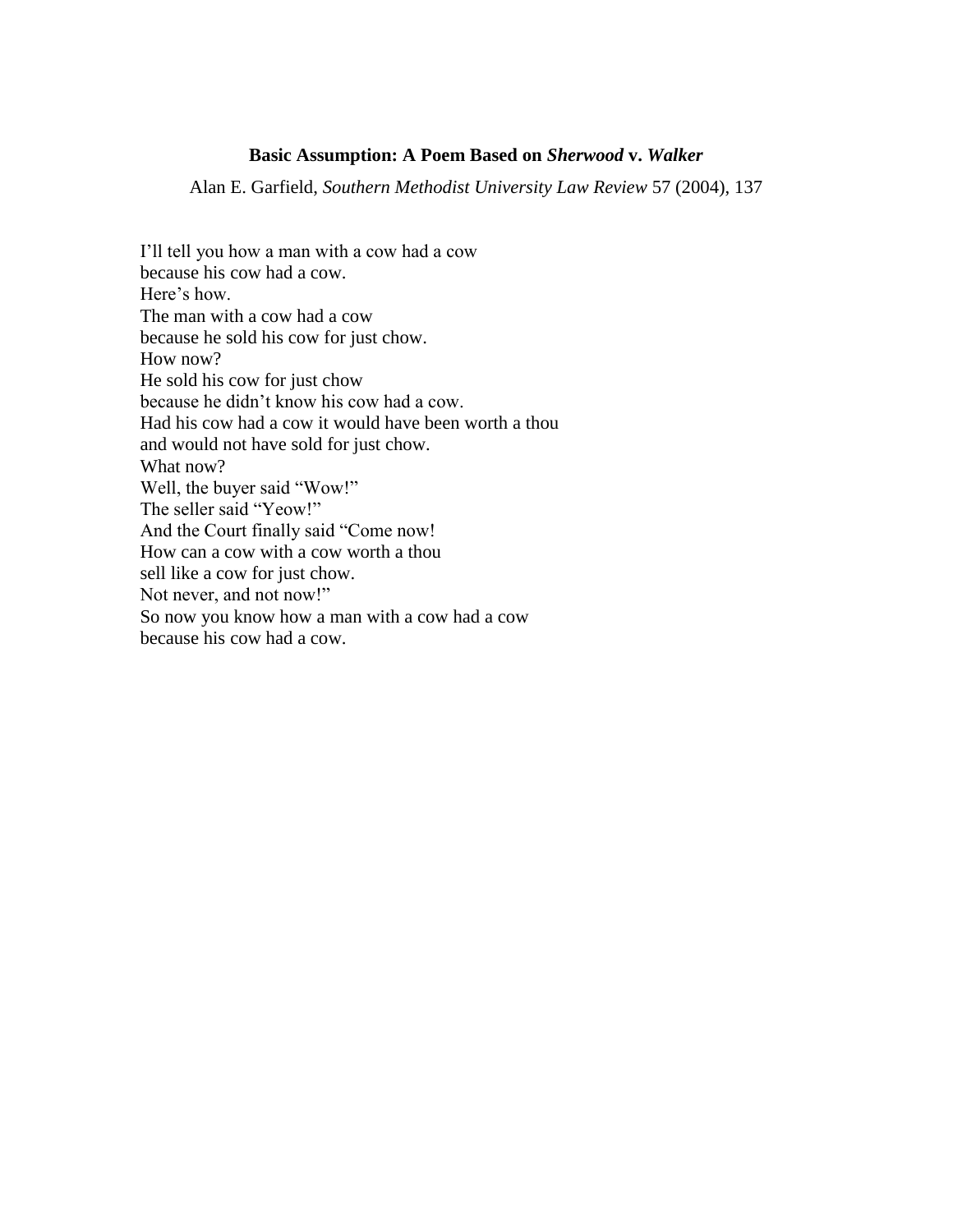# Aberlone, Rose of, Being an Entry for an Index Brainerd Currie, *Harvard Law School Record* (1954)

# I

'T is the middle of night on the Greenfield farm And the creatures are huddled to keep them from harm. Ah me!—Ah moo! Respectively their quidsome balm How mournfuly they chew! And one there is who stands apart With hanging head and heavy heart. Have pity on her sore distress, This norm of bovine loveliness. Her gentle limbs, her hornless brow Proclaim no ordinary cow: Fair as a pasture sweet with hay Mown in the very month of May! Nay, fairer yet! And yet more fair! She stands alone, the short black hair Heaving sometimes on her breast, Shunned and despised by all the rest. If one should ask her why she doth grieve She would answer sadly, "I can't conceive." Her shame is a weary weight like stone For Rose the Second of Aberlone. Her sire is of a noble line Of most aristocratic kine: Angus of Aberdeen, black and polled; Their name is proud and their get pure gold. Their procreation hath won renown, But Rose the Second hath let them down. Her forebears have labored for bitter meed, For Rose is barren and will not breed. Now the gate that is strait and the way that narrow Call for a cow to forgo being farrow. In a cow one condones a trifle of loose Morality if she will just reproduce. The stars in their courses deliver us From the cow that is non-frugiferous! If a heifer aspires to a niche on high She must certainly plan to fructify, And when she reaches puberty Must concentrate on uberty. No honor is there for the boss of that ilk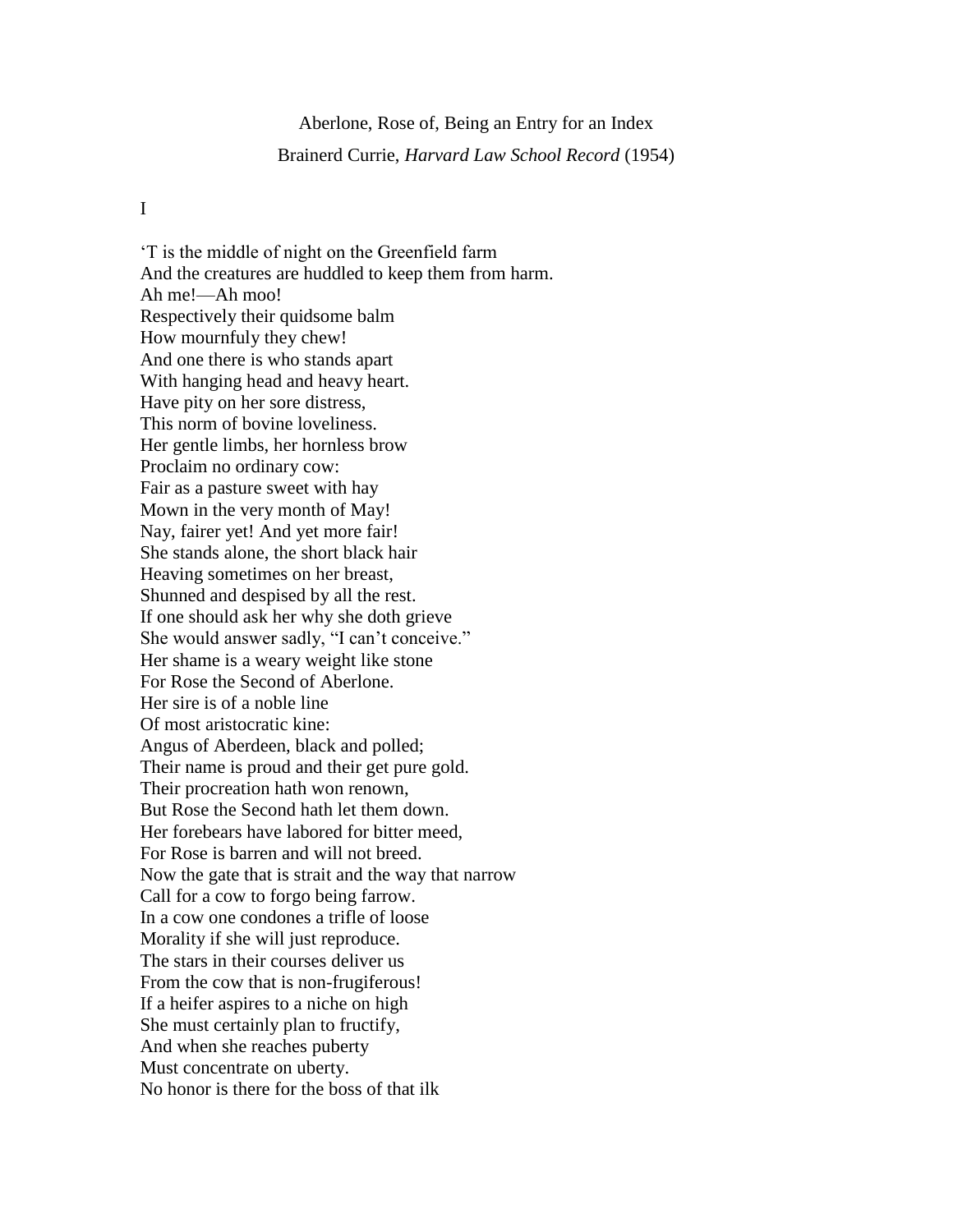That produceth no young and giveth no milk; And this is the reason her kith make moan For Rose the Second of Aberlone. Nor maid nor mother, she stands forlorn, The tragic object of pity and scorn, Her very beauty a mockery Of all that a proper cow should be. Rue and hemlock! Sorrow and shame! She bears a noble and fertile name, But her lot is woe, unleavened by weal: She bears the name, but she bears no veal. She is hardly worth the price of her feed, For Rose is barren and will not breed. In a world of logic she finds no room; The curse of Verwekoe hath sealed her doom. Hiram Walker (no kin, I'm sure, To the proximate cause of the water cure)— Hiram Walker, of Walkerville, Hiram Walker, of Greenfield lord— Here was a wight with an eye on the till! Quoth he to himself, "I can't afford To yield me to sentiments weak and rash; The critter's no 'count, and I need the cash. The rule is laid down from time immemorial That a cow must have qualities more than pictorial." And so he hath sold her to Banker Sherwood, His eyes cast down, for a glance at her would Have melted a heart of the hardest stone. O weep for the Rose of Aberlone! Sold like a carcase, as if for beef! From the pain of that there is no relief. Five and a half mean cents per pound (What will it be when the meat is ground?). Allow two score and ten for shrink! What would her sainted fathers think? The deal is closed, the parties bound; Will her loins be lean, will her steaks be round? Sold for a pittance, and sold incog— Lot 56 in a catalogue! Insult and injury! Humiliation! This is no end for a cow of her station! Said Walker to Sherwood, "I wait your pleasure. Take her and welcome. And for good measure I'll throw in a halter [What callous mirth!] Just to insure you your money's worth!"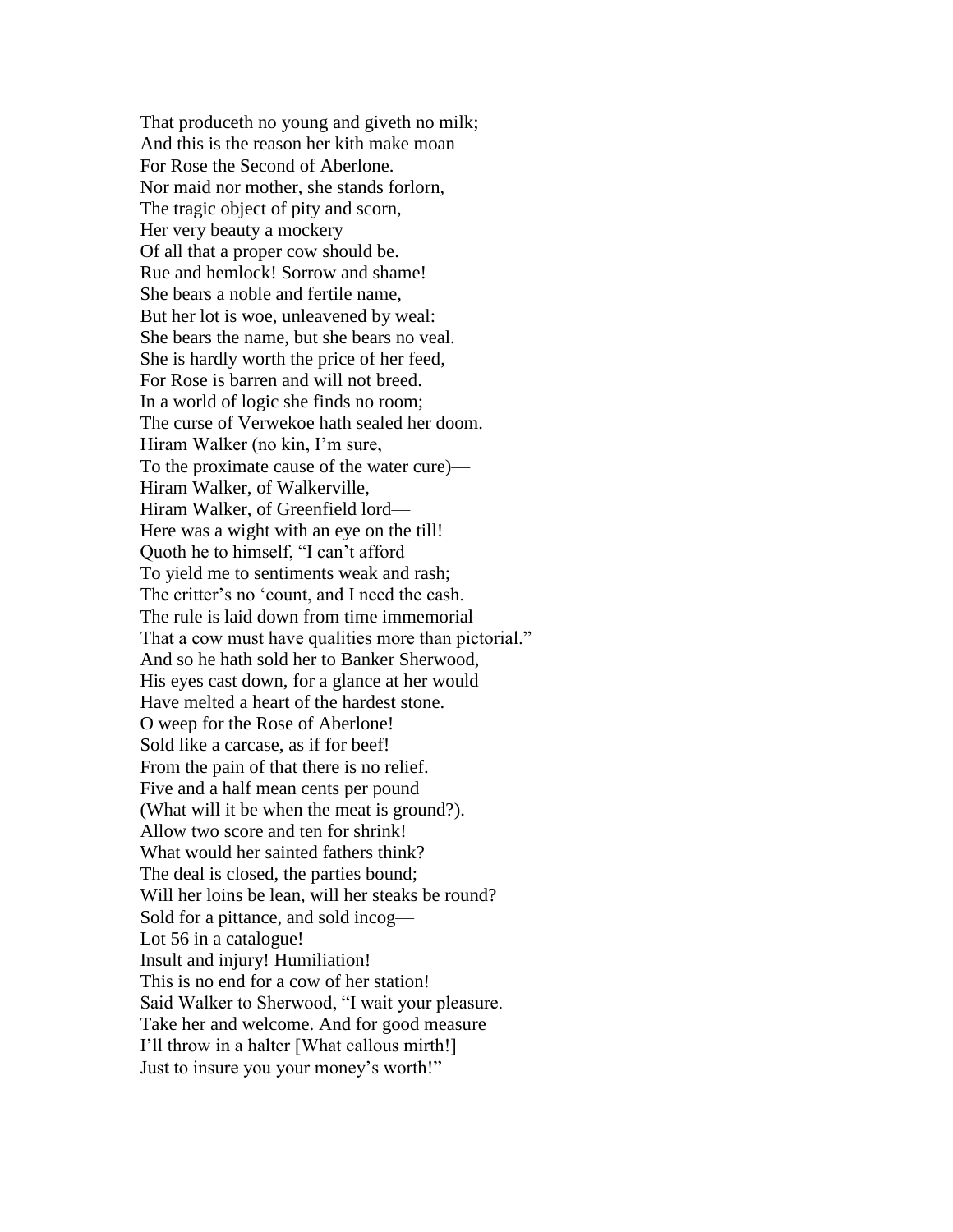At this there escaped a hapless groan From Rose the Second of Aberlone.

#### II

Go, lovely Rose, to your degradation! Go, and go with you the tears of a nation! Methinks there ought to have been some bard To witness that scene in King's cattle-yard— Some bard who could justly, in verse or in prose, Make immortal the flowering of Aberlone's Rose. They took her, that October morn, Before the dew was off the corn, To the cattle-yard with its sinister scale, The better to finish the dreadful sale. She was put in charge of good George Graham (Were there cows to be weighed? Well, he would weigh 'em). Never had coat such glossy sheen; She was less a cow than an exiled queen. She walked with dignity and pride, And as good George Graham stroked her side He descried a slight rotundity Evincing, he fancied, fecundity! And he read in her mute, appealing eyes A message that caused him glad surprise; He caught his breath, and must not be blamed If his voice was broken as he exclaimed, "Rose, you're about to become a mother!" She blushed and replied, "*Ich kann nicht udder*." Then summoned he Walker of Walkerville, Who galloped his hardest o'er dale and hill, Who wanted to know what she did weigh, And what the deuce? wherefore, and why the delay? George touched his forelock and muttered an oath; Then, controlling himself, as follows he quoth: "Hold, Hiram! We wag on too fast by half, For Rose is, unless I'm mistaken, with calf!" Behold then Hiram, most contrite of men! He apologized to her again and again; He assured her that his heart was riven, And she assured him that all was forgiven. "But how did you do it, my Rose, my bloom? And who is the father—or should I say whom?" "I did it for you," she said, "my liege, I did it for you—and noblesse oblige!" A star had set, a star hath risen! Her spirit, loosed from out its prison,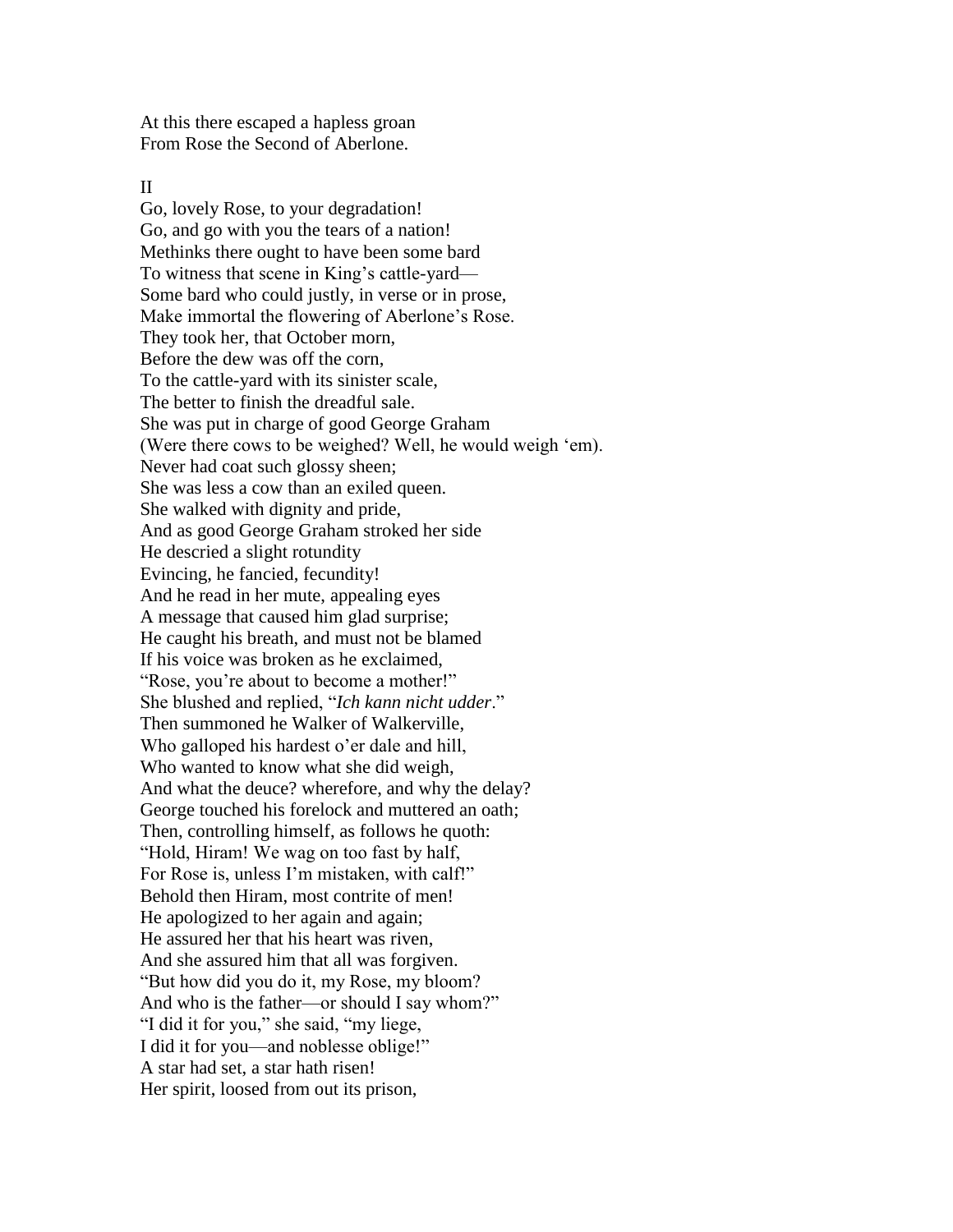Free from danger, free from fear, Soars and sings for all to hear, Flush with the knowledge of strong fertility, Free from the stigma of fell sterility! Vindication! O come, rejoice! Obbligato for Rose's voice! Hers is the bliss for which she longed. In her all womankind was wronged; 'T was not she who lacked testosterone— Not Rose the Second of Aberlone! Withal, her delicate condition, Compassion for poor Hi's contrition, And eke the burning sun at noon Made Rose to fall down in a swoon. O take her up tenderly, lift her with care! For Rose the Third is *en ventre sa mere*.

## III

But they reckoned without the banker, Sherwood. Now, one would have thought that the gauchest cur would Withdraw from this tender and moving scene, But the banker's heart was little and mean. He twirled his moustache and his bill of sale, And the words he uttered turned Walker pale: "I am come to claim such as is mine own— To wit, Rose Second of Aberlone!" Full long in speechless thought Hi stood, Then made reply as best he could: "I wot not what to wit may mean, But thou wost who is right, I ween. And if thou thinkest to seize my Rose Thou has lost thy wit, and I'll punch thy nose. I wist there was some mistake, iwis, And now let there be an end of this. I said I was selling, but now I ain't— For Rose is*, mirabile dictu, enceinte*. You bought but a leathern bag of bone, Not Rose the Second of Aberlone." Then Sherwood waxed exceeding wroth: "Thy prating irks me, by my troth! Such sophistries I must abhor; I'll hie me to a man of law, And though to litigate I'm loth, Ere night befalls I'll hale you both Before a justice of the peace, And thou shalt answer for his fees.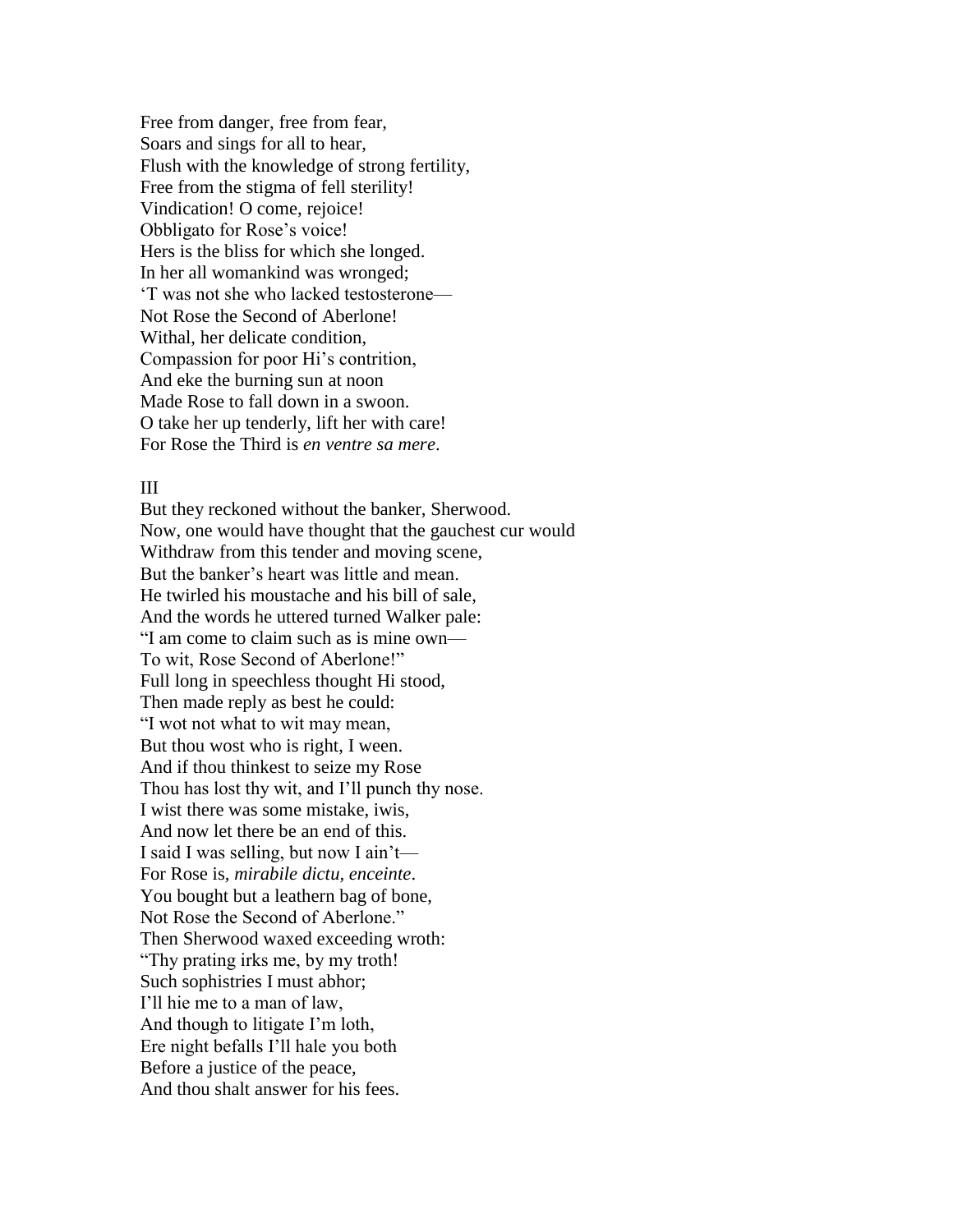I'll take this chit that thou hast written, I'll take it to the highest witan; I'll wage my law, I'll have my cow, I'll gain my gree, and that's a vow!" With that he went off withershins, Leaving Hi's world in smithereens. Bethink how Rose's heart was thrilled And how her being was fulfilled, How mad with ecstasy she went When she was found parturient— With what delirious elation She heard the news of her foetation! Ah! that were paradise enow For any merely mortal cow; But her penitent destiny has in store For gentle Rose one triumph more: 'T is surely the animal seventh heaven To be the *res* in a writ of replevin; To be enshrined in a casebook—truly, This is the *bovid ultima Thule*. Prepare then the forensic lists, And chief of the protagonists Shall be that procreant paragon, Rose the Second of Aberlone. A constable took her in custody On a writ that was issued by some J.P., Who decently weighed her privily To see what the bill of costs should be, And to make right sure that no legal fiction Should interfere with his jurisdiction. She weigheth full an hundred stone, Augmented Rose of Aberlone. The J.P. gave poor Hi short shrift. "This chattel's title has passed," he sniffed. "Judgment for plaintiff! A deal's a deal!" Then Hiram straightway took appeal To the Circuit Court for the County of Wayne, Only to be rebuffed again. But his lawyer was not a whit dismayed: He asked that a modest refresher be paid, And then he bade Hiram be of good cheer. "In the circumstances our course is clear: For the pearl of justice we'll fish again! To the Supreme Court of Michigan We'll take our honest and upright cause; We'll confound old Reilly and give him pause.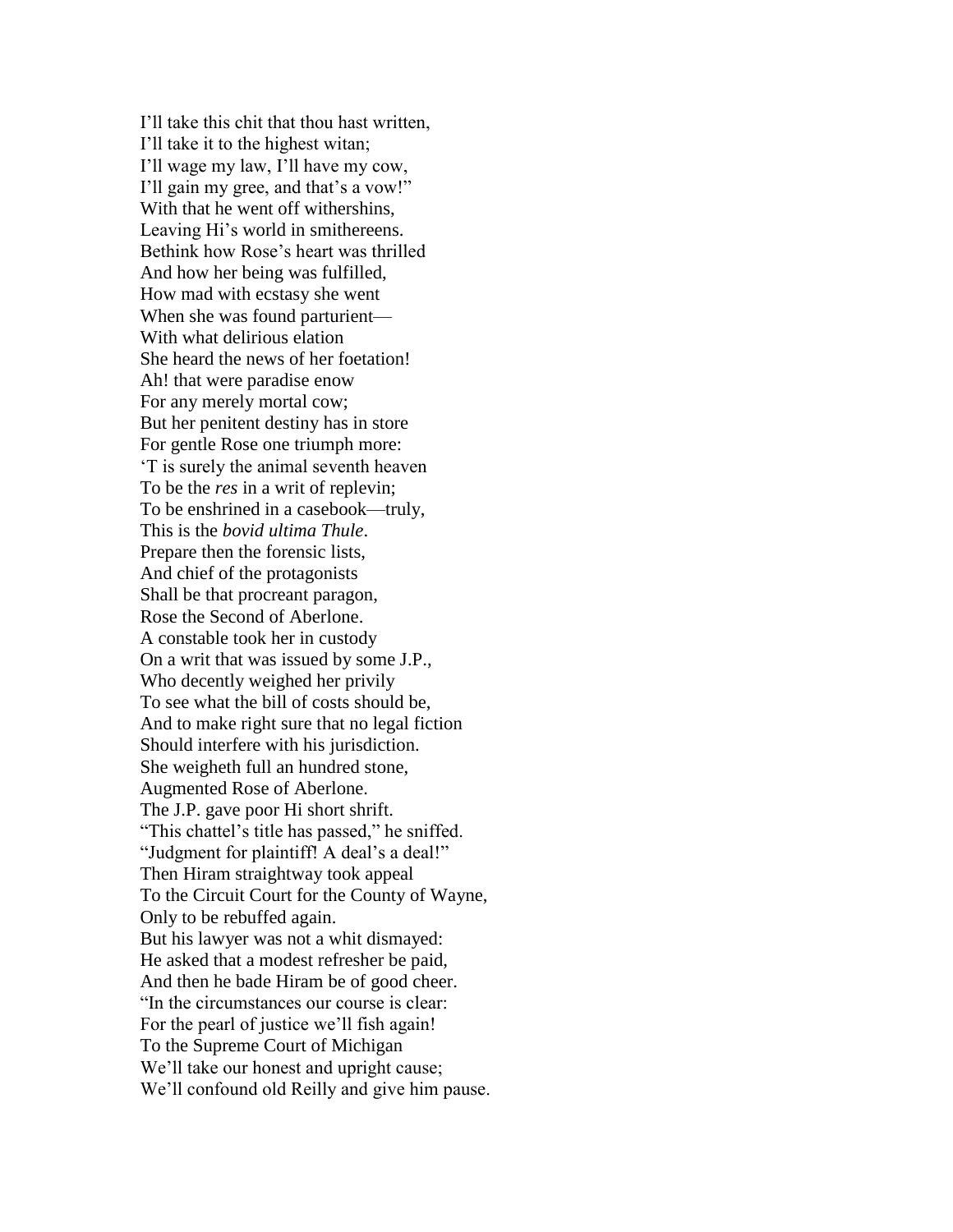What a bill of exceptions we'll contrive— Assignments of error a score and five! We'll file a brief that will knock his eye out! We live under law, not Jennison's fiat! We'll argue the rule and the policy too, As any attorney is bound to do; We'll rely on basic principle, And perhaps be a wee bit technical; We'll invoke both logic and history, And, if need be, appeal to sympathy; We'll quote full pages from Chancellor Kent, And refer to many a precedent; And should we be short on authority, We'll construct a little analogy; We'll lean on the wisdom of Joseph Story, And pound the rostrum and wave Old Glory; We'll balance the equities pro and con, And when we are through the case will be won." Oh! What will be the judgment's tone? What fate for Rose of Aberlone?

## IV

The briefs are in, the case submitted. The lawyers on both sides acquitted Themselves with nice distinction, just As earnest counsel ever must In fealty to their sacred trust. Their arguments had an intensity Befitting the issue's immensity; And now they linger with cooling zeal To learn the upshot of Hi's appeal. Now, one of the Bench's keenest students Of animal law and jurisprudence Was Michigan's Mr. Justice Morse. If a case involved a hind or a horse They would call on him—for that was his forte— To delivery the judgment of the court. He knew far better than any jury The ways of *domitae naturae*; And when it came to the genus *Bos* There was no sounder man than Justice Morse. And thus 't was fitting that he deliver The opinion in this *cause celebre.* "Now that this case has reached its end, I Shall endeavor," Judge Morse began, "To recount the *ratio decidendi*,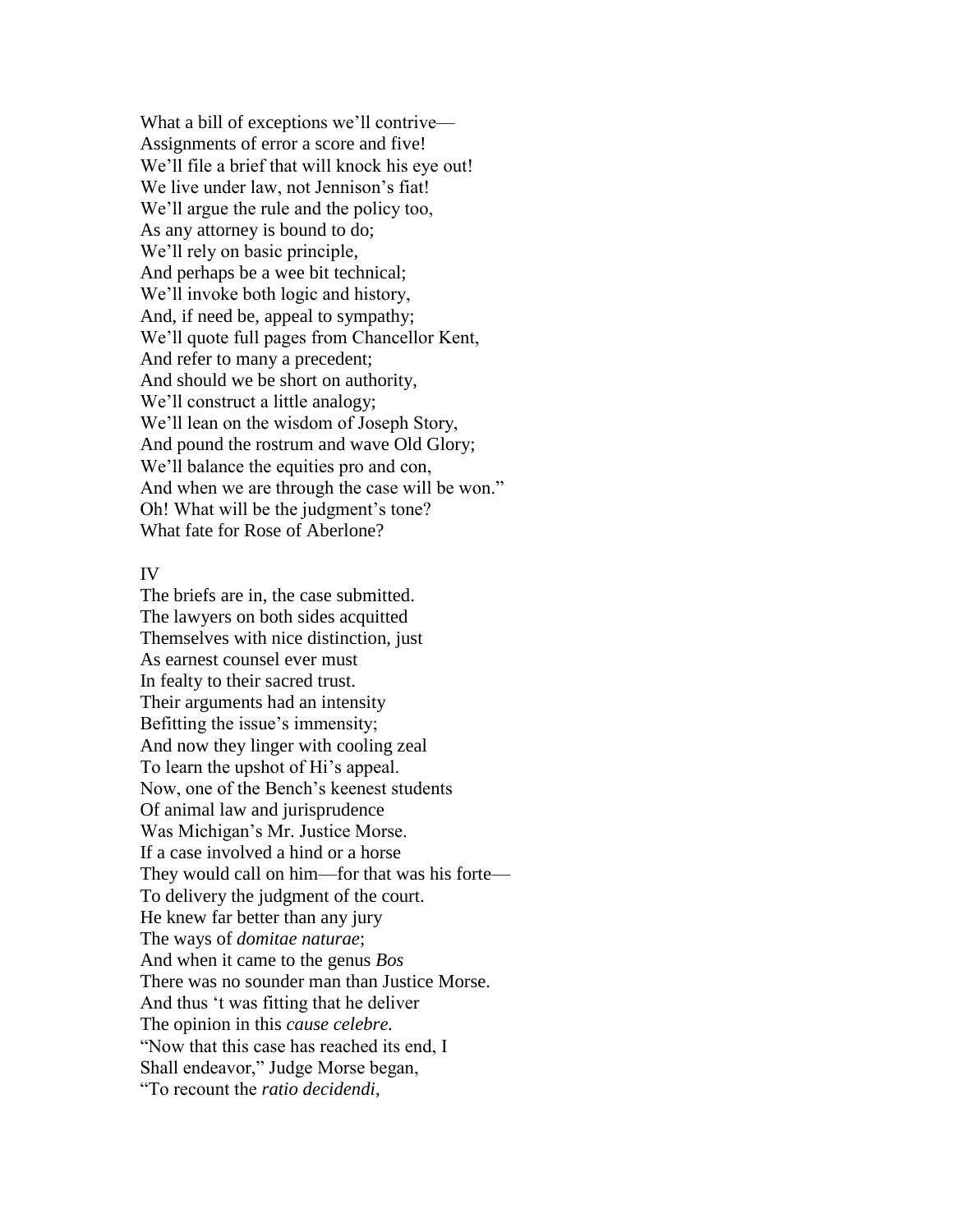Avoiding dicta as best I can. The question that is really crucial Is whether the mistake so mutual *Quoad* this ruminant's condition Is such as justifies rescission. That there was mistake there is no moot, But does it go to the matter's root? Or was the supposed sterility Mere matter of quality, i. e., An attribute or characteristic Below the level of facts juristic? Was it simply a trait or accident Inducing and not impairing consent? Did it go to the substance at all, at all, Or was it merely collateral? Did it hamper unduly the parties' wills, Or the exercise of their dickering skills? In short, did it have anything to do With the requisite mental rendezvous? "Now, there's a distinction, as I've been taught, Twixt a cow that's pregnant and one that's not. In fact, the fallacy is arrant That places a potential parent In even the same taxonomy With that drain on our economy That we deprecate by all that's holy— The wretched beast that's sine prole. In my submission, pullulation Is the vital force of all creation— A concept I shall not enlarge on Except in an essay in the margin. Why, a creature acarpous is incomplete, Like to a verse that has no feet; Like to an ocean without a breeze, Like to a dog that has no fleas; Like to the works without the watch, Like to the soda without the Scotch; Like a delusion without a snare, Or a poker hand without a pair; Like Louis XV without DuBarry, Or like the White House without a Harry; Like a ferry without a concertina, A coloratura without Rosina; Like to spaghetti without Chianti, Or like Don Quixote sans Rosinante; Like to a satrap without a minion,